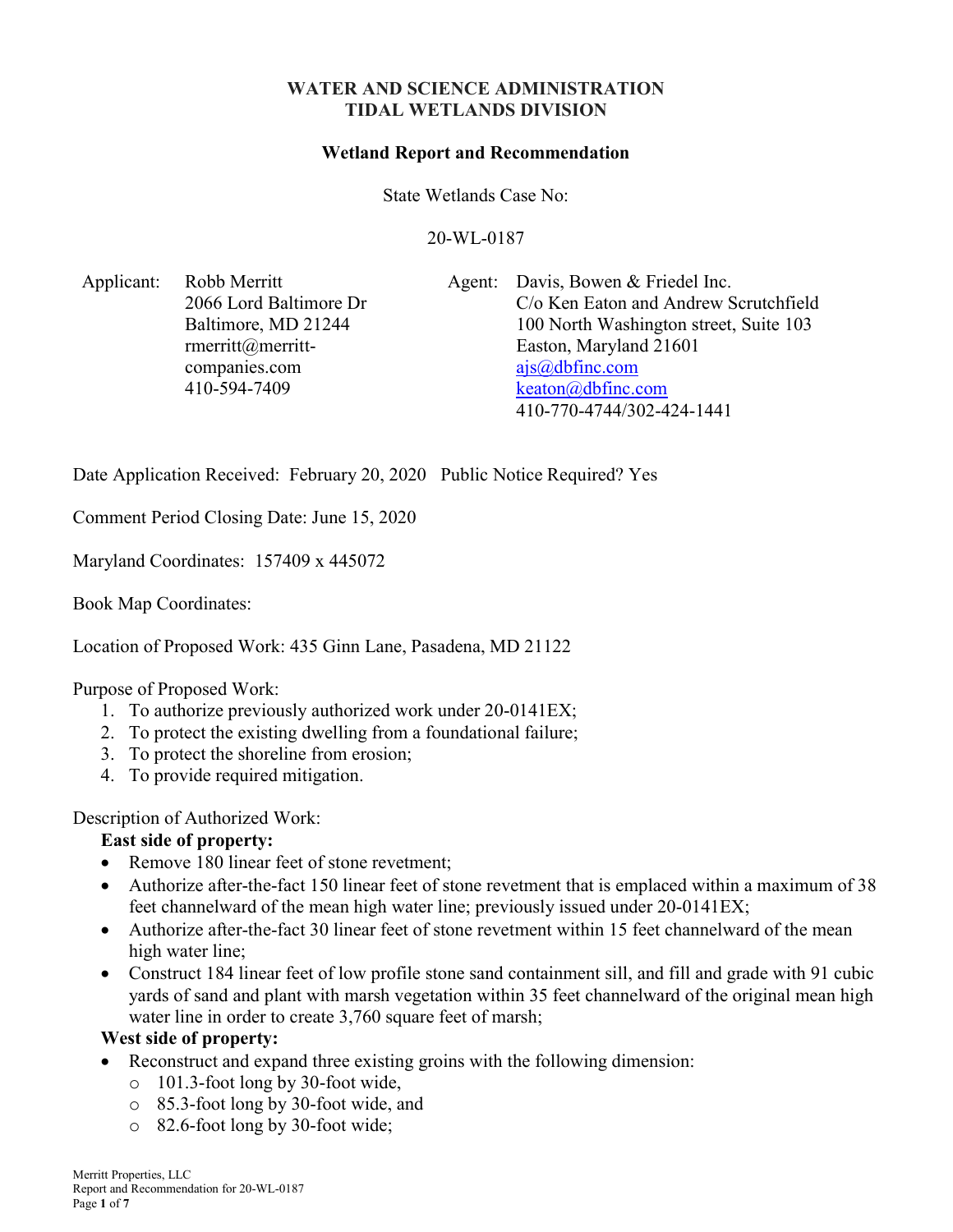Construct a 96-linear foot and a 99-linear foot low profile stone sand containment sill between the groins, and fill and grade with 209 cubic yards of sand and plant with marsh vegetation within 35 feet channelward of the mean high water line in order to create 3,625 square feet of marsh;

Waterbody: Broad Creek

Requires Water Quality Certification?: Yes, WQC (21-WQC-0321) has been issued by MDE.

Qualifies for Maryland State Programmatic General Permit?: No.

Area of Vegetated Wetland Impacts Requiring Mitigation: 0 s.f.

Area of Open Water Tidal Wetlands Requiring Mitigation: 3,435 square feet of impact requires mitigation at a 2:1 ratio. Thus, there is a total of 6,870 square feet of required mitigation.

Area of Wetlands Created: 7,385 s.f. of vegetated tidal marsh is proposed to compensate for the requested 6,870 s.f. of required mitigation.

Was the Applicant's Original Project Modified?: Yes. The original authorization (20-0141EX) was issued on February 10, 2020 and authorized 150 linear feet of stone revetment 15-feet channelward of the mean high water line. The applicant applied to authorize this work on February 20, 2020. However, the project was modified during construction to abate the emergency conditions and provide necessary changes to protect the hillside, dwelling, and infrastructure from eminent failure. This resulted in an increase in channelward encroachment; additional stone was also placed along the shoreline that was not included in the expedited license. The fill not reasonably necessary to abate the emergency will be removed and the area reconstructed in accordance with the regulatory framework. Fill necessary for the project will be mitigated in accordance with the regulations.

- Modification to plans #1: The applicant revised plans to remove stone that could not be authorized, revised the channelward extent of the revetment placed during the emergency construction, and provided mitigation for the fill. However, after additional comment and investigation, a different channelward encroachment was determined by Department staff.
- Modification to plans #2: The applicant revised plans again to reflect the impact and channelward encroachment of a maximum of 38 feet channelward of mean high water line, as determined by the Department.
- Modification to plans #3: The applicant's mitigation was previously placed on a proposal for a separate Wetlands License that included additional shoreline and pier work. The Department determined that all work associated with the emergency should be combined into a singularly focused R&R. This reorganization will allow the focus on the emergency and the revision as a package independent of other works at the property that are not directly related to the emergency.

### Department Comment:

### Timeline of plan revisions, public notices, and neighbor correspondence:

On February 10, 2020, BPW issued 20-0141EX to allow for the emplacement of 150 linear feet of stone revetment extending a maximum of 15 feet channelward of the mean high water line to address an imminent concern of foundational failure to an existing dwelling. The imminent concern was documented in a letter from Carroll Engineering dated January 23, 2020.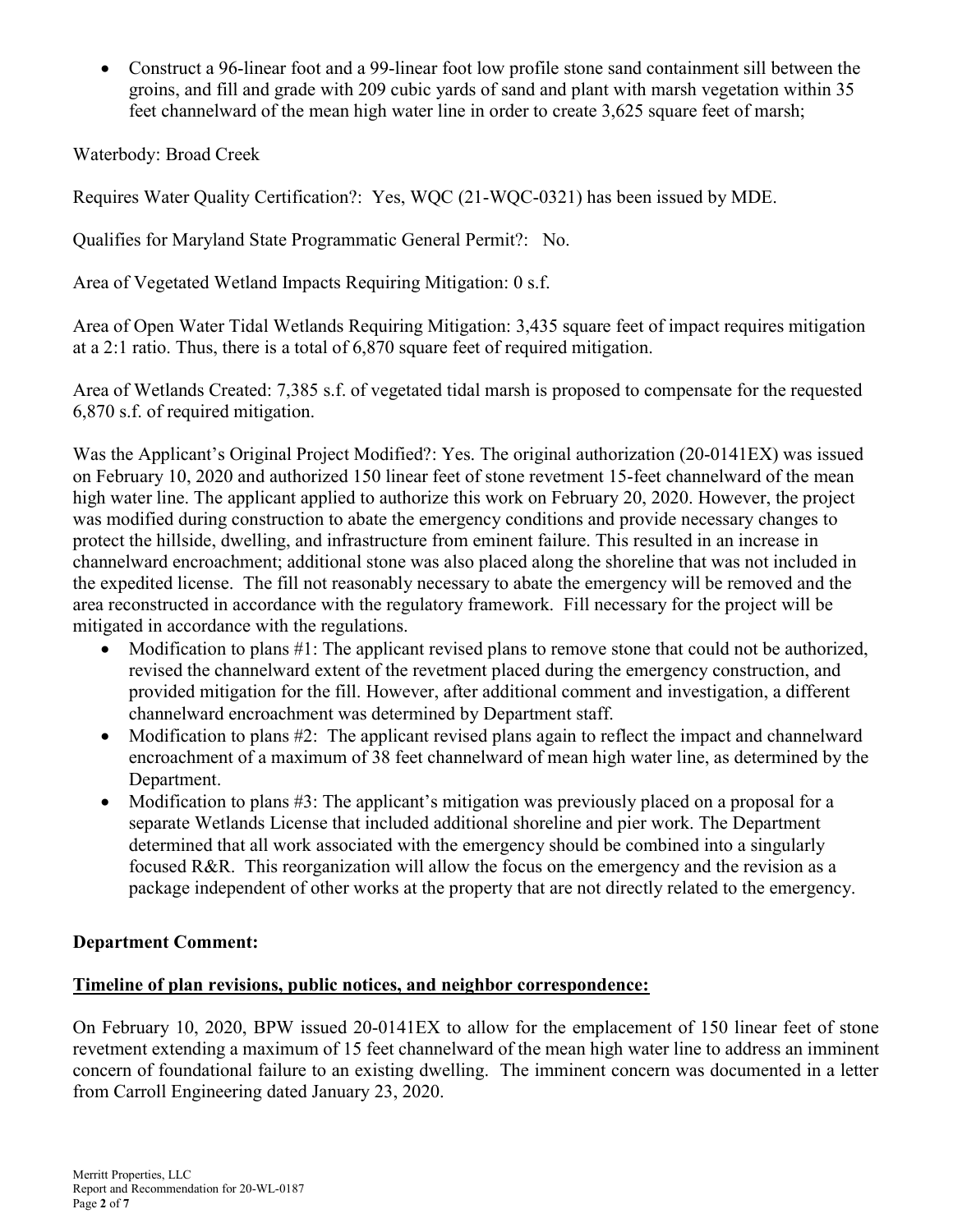## Public Notice for 20-WL-0187 – May 15 – June 15, 2020:

As required by § 5-204 (b) of the Environment Article, the Department drafted and issued a public notice by posting the public notice on its WEB site from May 15, 2020 to June 1, 2020 and publishing the public notice for the proposed project in The Capitol Gazette on May 15, 2020. In addition, the public notice was provided to the following adjacent property owner:

Dr. Khaled Kebaish, 1001 Snapper Cove Road, Pasadena, MD 21122

MDE received a complaint from Dr. Kebaish regarding the construction associated with the emergency authorization. The complainant alleged that revetment extended significantly further channelward than 15 feet. Dr. Kebaish provided further comments to the Department and Compliance including photos of the emergency construction (Attachment A). Compliance completed a site inspection associated with a Problem Activity Form (PAF) on May 15, 2020 (Attachment B). Based on site inspections by Compliance and Department staff, it was determined that the channelward encroachment was further than the 15 feet that was authorized in 20-1041EX and the linear feet of the stone revetment extended longer than the authorized 150 linear feet. The Department determined that increase in channelward encroachment was necessary to protect the shoreline and a dwelling from failure. However, it was also determined that some of the unauthorized revetment was placed in areas where a living shoreline waiver would not be granted, and thus it would have to be removed. Finally, due to the channelward extent of the revetment, Department staff informed the applicant that mitigation would be required for any fill placed channelward of 10 feet from MHWL.

As a result of these Department comments, the applicant sent in a revised set of plans showing a maximum channelward extent of 23 feet for the 150 linear feet of revetment that was required to complete construction of the expedited authorization, 30 linear feet of stone revetment within a maximum of 10-feet channelward of the mean high water line; and the removal of 180-linear feet of stone revetment in the area where Department staff determined that a living shoreline waiver would not be granted, and the construction of 3,000 square feet of living shoreline to serve as mitigation.

# Public Notice for 20-WL-0187 (revised the scope of work) – Oct.  $1 - Oct.$  15, 2020:

The revised plan set was placed on public notice; as required by § 5-204 (b) of the Environment Article. The Department drafted and issued a public notice by posting the public notice on its WEB site from October 1, 2020 to October 15, 2020 and publishing the public notice for the proposed project in The Capitol Gazette on October 18, 2021. In addition, the public notice was provided to the following adjacent property owner:

Dr. Khaled Kebaish, 1001 Snapper Cove Road, Pasadena, MD 21122

The Department received additional comments from Dr. Kebaish on October 27 and October 29, 2020. These comments included a series of aerial photographs that depict the impact of the emergency revetment and show it extending further than 23 feet channelward of the mean high water line. Attachment C is a full list of Dr. Kebaish's questions and concerns with Department responses written on November 17, 2020. The response includes an acknowledgment that the Department will determine the original MHWL through internal consultation with the GIS team at MDE. Dr. Kebaish's comments also included a request for public hearing. Department staff explained that a public hearing based on the plans that were public noticed may not be valuable since it has been determined that those plans do not depict what was constructed and that new plans would be required once MDE determines the impact. Attachment D confirms via email that Dr. Kebaish rescinded his request for a public hearing on December 18, 2020 pending the Department's determination on the channelward extent of the project and revised plans.

After multiple meetings between Department staff and the MDE GIS team between December 2020 and April 2021, the Department was provided with a series of maps from the GIS team. The GIS team incorporated the data from the proposed/provided plans, the neighbor's data, drone imagery, satellite imagery, and consulted with NOAA. Based on the data from these maps, the Department determined that the channelward extent of the emergency revetment is a maximum of 38 feet channelward from the original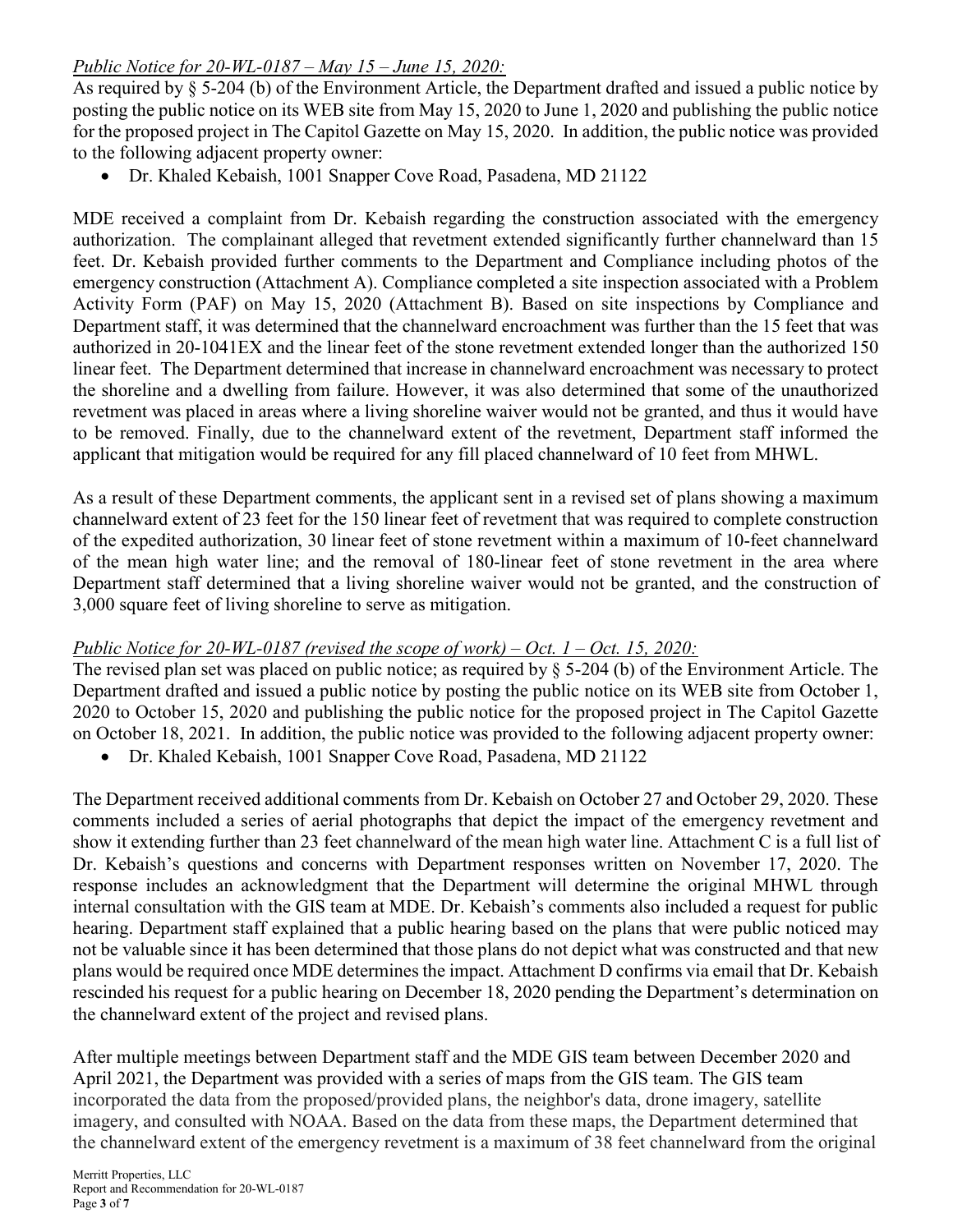mean high water line and outlined what can/cannot be authorized, and what mitigation would be required. The Determination document and included maps (Attachment E) were provided to the applicant, his agents and USACE on April 13, 2021, and Dr. Kebaish on April 29, 2021. Dr. Kebaish did not respond to the Department's April 29, 2021 email.

The applicant accepted MDE's determination and provided revised plans to the Department on July 9, 2021 for 20-WL-0187 that accurately depicts the impact and removes unauthorized stone; and for 20-WL-1483 that provides for the Department's required mitigation.

## Public Notice for 20-WL-0187 (revised the scope of work) & 20-WL-1483 (mitigation and additional shoreline work) – July 15 – August. 15, 2020:

As required by § 5-204 (b) of the Environment Article, the Department drafted and issued a public notice by posting the public notice on its WEB site from July 15, 2021 to August 15, 2021 and publishing the public notice for the proposed project in The Capitol Gazette on July 20, 2021. In addition, the public notice was provided to the following adjacent property owner:

Dr. Khaled Kebaish, 1001 Snapper Cove Road, Pasadena, MD 21122

Dr. Kebaish received the revised plans as part of the public notice and did not provide any comments during the public notice period. The Department did not receive any additional comments from any other citizens and there were no requests for a public hearing.

Following the submittal of the Report and Recommendation to the Board of Public Works, Dr. Kebaish reiterated the same concerns regarding the emergency revetment, the construction of the proposed mitigation, and brought up additional concerns that included the loss of navigable channel to BPW. Through investigation and multiple conversations between Dr. Kebaish, the Department, and BPW, MDE concludes the following:

- 1. The revetment placed during the emergency repair exceeded the original authorization. However, the work was necessary to protect the shoreline and structure from imminent failure, and is consistent with State Regulations and Law. MDE does not recommend removal of the emergency revetment.
- 2. The area of the proposed living shoreline mitigation site adjacent to Dr. Kebaish's property is in the area where a living shoreline waiver was not granted. The proposed living shoreline is the *only* structure the Department would authorize or recommend, thus the stone revetment should be removed from this location and a living shoreline constructed in its place.
- 3. No navigational channels were impacted by the emergency revetment and no part of the project impacts navigation.

Finally, due to the link between both applications, the Department has determined that they should be issued as one license and is recommending authorization of all shoreline structures, including mitigation, proposed in this R&R. The Department requests to completely withdraw the Report and Recommendation for 20-1483 and the original 20-0187. This document is a revision to 20-0187 and includes all the work associated with the emergency authorization at 435 Ginn Lane, Pasadena, Maryland.

# REVIEW AND RECOMMENDATION OF SHORELINE STRUCTURES:

In evaluating the final impact of the emergency revetment extending a maximum of 38 feet channelward of the mean high water line, the Department determined that this structure is consistent with State regulations and Law and should be recommended. The entirety of the fill is necessary for the protection of the shoreline to abate the emergency conditions and is now preventing the dwelling and associated infrastructure from failure. The Department believes it is in the interest of the State to have the emergency structure remain because it eliminates the risk associated with the loss of life or property that can occur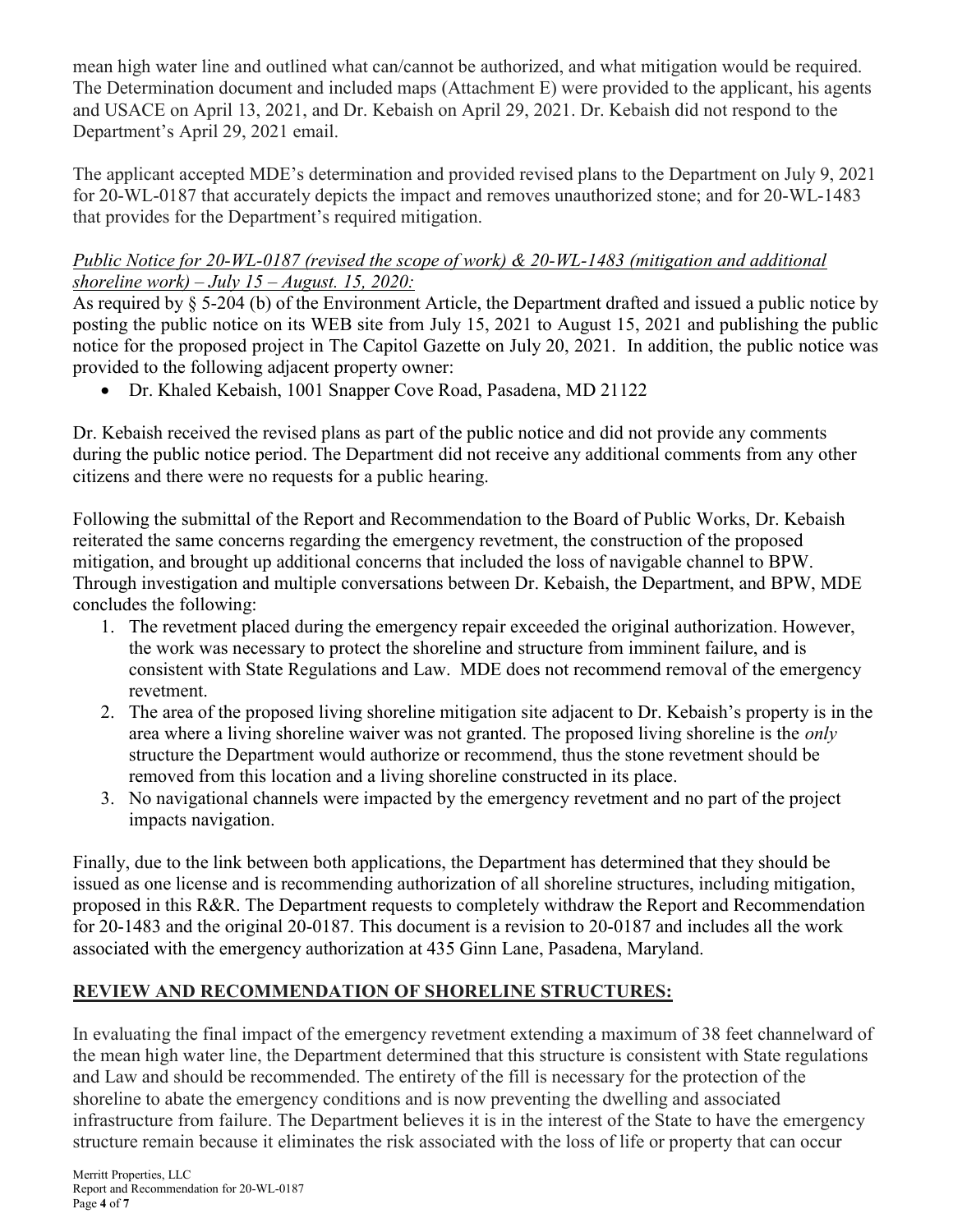with the failure of the hillside. The final structure stabilizes the slope and prevents the loss of future sediment into State Tidal Wetlands.

In evaluating the stone revetment that was placed North of the emergency work, this area does not meet the criteria to receive a waiver from the State's living shoreline requirement. The Department does not recommend authorization for revetment in this section. Since the proposal now removes the unauthorized stone and replaces this with a living shoreline, the Department recommends authorization of the living shoreline. This is consistent with State regulations and will provide added benefits to the cove by providing environmental uplift by reducing nutrient pollution, and providing habitat to various land and aquatic species.

In evaluating the proposed shoreline stabilization structures on the West side of the property, the Department determined that rebuilding and expanding the existing groins can be authorized because they are currently existing functional groins that have degraded and are part of the living shoreline design as a containment structure. After mitigation was required, the area between the groins was selected for a living shoreline. The rebuilding and expansion of the groins, and the construction of the living shoreline between the groins is consistent with State regulations and will provide added benefits by providing environmental uplift by reducing nutrient pollution, and providing habitat to various land and aquatic species.

The Maryland Department of Natural Resources (DNR) reviewed the proposed project and had no comments regarding impacts to State natural resources.

The Maryland Historical Trust reviewed that proposed project and determined that there are no historic properties affected by this undertaking.

The evaluation of this project has taken into account ecological, economic, recreational, developmental, and aesthetic considerations appropriate for this proposal as well as other requirements set forth in the Code of Maryland Regulations. To ensure that impacts to resources are avoided and minimized to the maximum extent possible and to ensure that all work is performed in accordance with critical area and local regulations, the Department has recommended a number of special conditions. Provided all general and special conditions are adhered to, the work proposed will not cause significant deleterious impacts to marsh vegetation, submerged aquatic vegetation, finfish, shellfish, or navigation.

Project Justification: In consideration of the site characteristics and the nature of the proposed work, the Department concludes that the application represents a reasonable exercise of riparian rights.

# SPECIAL CONDITIONS:

- A. The Maryland Department of the Environment has determined that the proposed activities comply with, and will be conducted in a manner consistent with the State's Coastal Zone Management Program, as required by Section 307 of the Federal Coastal Zone Management Act of 1972, as amended.
- B. The Licensee shall comply with all Critical Area requirements and obtain all necessary authorizations from local jurisdiction. This License does not constitute authorization for disturbance in the 100-foot Critical Area Buffer. "Disturbance" in the Buffer means clearing, grading, construction activities, or removal of any size of tree or vegetation. Any anticipated Buffer disturbance requires prior written approval, before commencement of land disturbing activity, from local jurisdiction in the form of a Buffer Management Plan.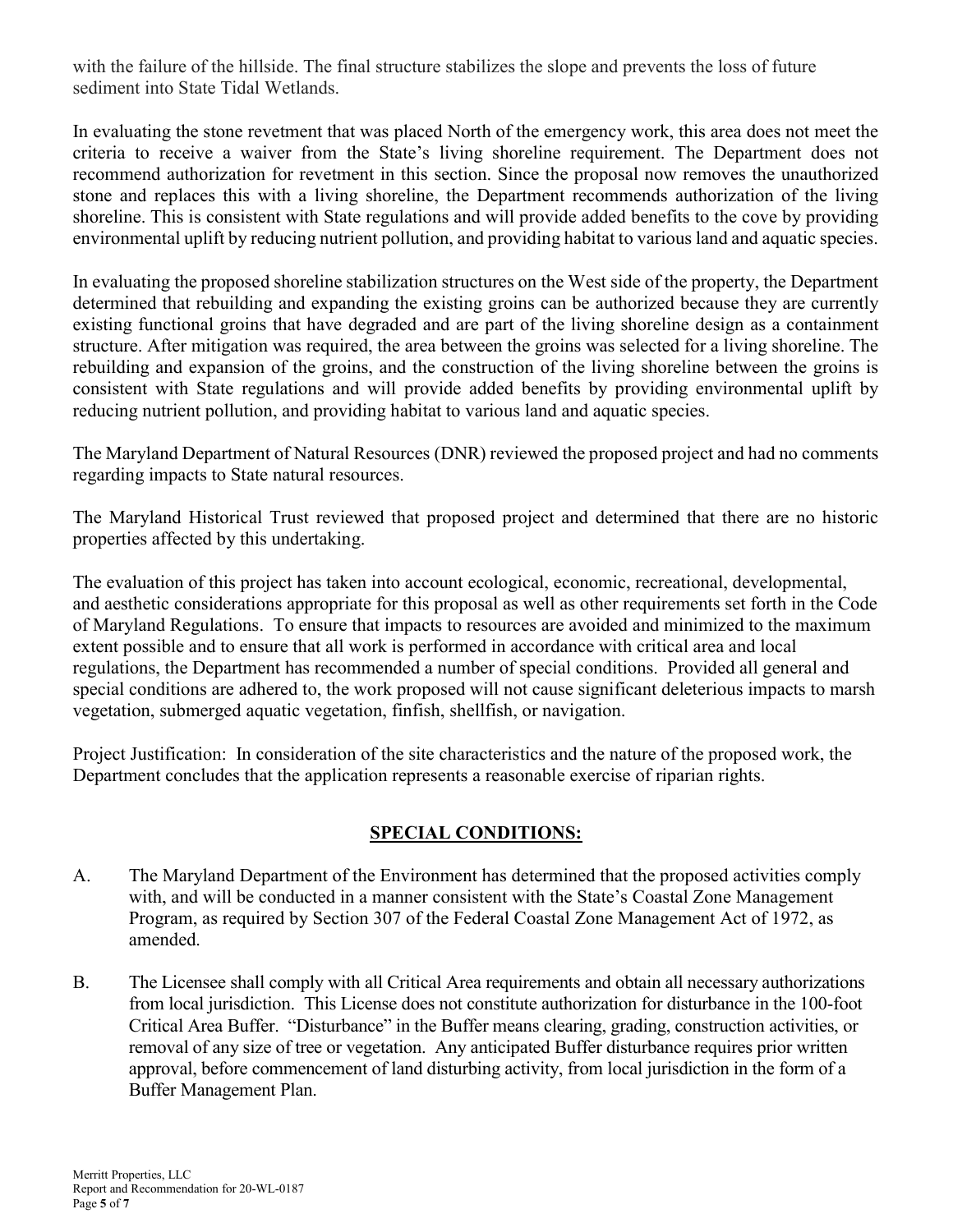- C. If the authorized work is not performed by the property owner, all work performed under this Tidal Wetlands License shall be conducted by a marine contractor licensed by the Marine Contractors Licensing Board (MCLB) in accordance with Title 17 of the Environment Article of Annotated Code of Maryland. A list of licensed marine contractors may be obtained by contacting the MCLB at 410-537- 3249, by e-mail at MDE.MCLB@maryland.gov or by accessing the Maryland Department of the Environment, Environmental Boards webpage.
- D. The issuance of this license is not a validation or authorization by the Department for any of the existing structures depicted on the plan sheets on the subject property that is not part of the authorized work description, nor does it relieve the Licensee of the obligation to resolve any existing noncompliant structures and activities within tidal wetlands.
- E. The Licensee shall perform all work in accordance with the Certification of Water Quality issued by the Maryland Department of the Environment, Tidal Wetlands Division.
- F. The Licensee shall design and construct the stone revetment to prevent the loss of fill material to waters of the State of Maryland.
- G. The Licensee shall not use asphalt rubble in the revetment. Filter cloth shall be placed between the riprap and the soil. Prior to emplacement of the revetment, all rebar is to be cut off flush with the concrete. After emplacement of the revetment, any rebar exposed as a result of the concrete breaking during the emplacement is to be cut flush with the concrete. Except for the larger material placed along the leading edge of the revetment, the concrete shall be broken prior to emplacement so that random sized interlocking pieces are formed.
- H. The applicant shall provide mitigation for 6,870 square feet of impacts to shallow water habitat in accordance with the attached plans.
- I. The Licensee shall construct the mitigation area in accordance with the following conditions:
	- 1. The Licensee shall use clean substrate fill material, no more than 10% of which shall pass through a standard number 100 sieve.
	- 2. The marsh establishment area shall be planted within one year following completion of the filling operation.
	- 3. The marsh establishment project shall be maintained as a wetland, with non-nuisance species' aerial coverage of at least 85% in perpetuity. If 85% coverage is not attained, the reasons for failure shall be determined, corrective measures shall be taken, and the area shall be replanted.
	- 4. If the fill is graded hydraulically, the licensee shall use a turbidity curtain around the perimeter of the instream work.
	- 5. If the existing bank is to be cleared or graded:
		- a. The Licensee shall perform all work under and in accordance with an approved Soil Erosion and Sediment Control Plan from the applicable sediment and erosion control agency; and
		- b. The Licensee shall perform all work under and in accordance with the Critical Area requirements of the local jurisdiction in the form of an approved Buffer Management Plan.
- J. The Licensee shall accept the terms of the attached marsh maintenance plan by signing and returning the standard plan to the Water and Science Administration, Tidal Wetlands Division prior to commencement of any work authorized under this License. If the Licensee wishes to propose an alternative marsh maintenance plan, the alternative plan must be submitted to and approved by the